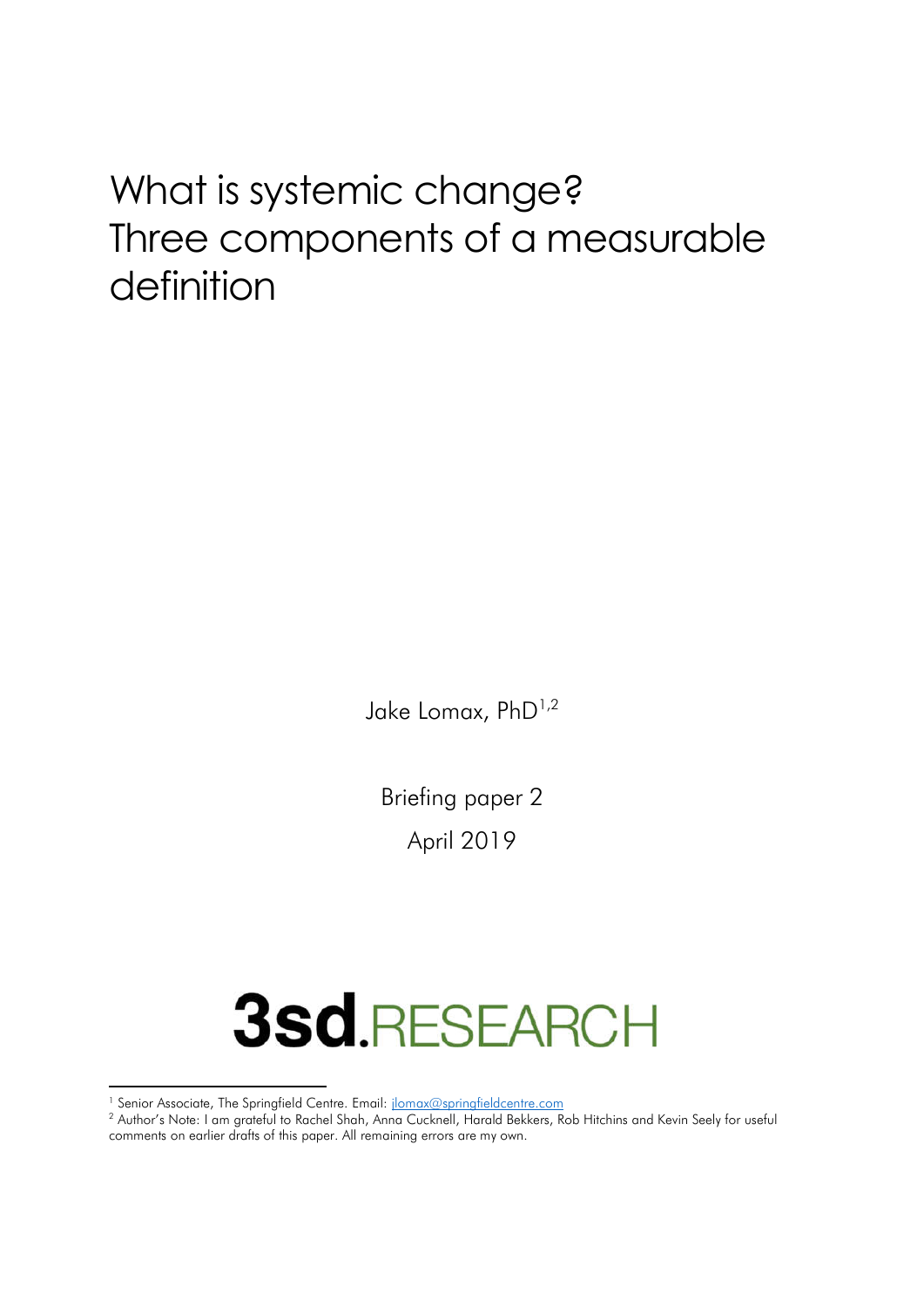## 1. INTRODUCTION AND RATIONALE

We have seen more than a decade of implementation of market systems development (MSD) programmes with the explicit goal of 'systemic change'. Yet there remains no precise definition as to what systemic change actually is. This paper contends that part of the reason for this absence is the nature of the concepts at our disposal for understanding systems. Using Mechanisms of Social Change (MOSC) as a conceptual framework for defining systems, the paper sets out both the nature of systems and the characteristics of system change that must be considered in defining systemic change.<sup>3</sup> This solves only part of the problem: defining what changes will be considered 'systemic' requires a subjective exercise of drawing lines in the sand. This paper goes only so far as to provide a conceptual sandpit.

The market systems field is well endowed with concepts expressed at the 'system' level. These have been useful in building the field of systems approaches to development, defining what these approaches entail, and providing general guidance as to how to go about doing MSD. This paper seeks to contribute to a definition of systemic change through use of systems concepts that readily translate to the actor level. This is pragmatic because it is actors who perform the actions that comprise a system, and it is actors whose behaviour change will contribute to purposeful change of the system, and it is actors from whom we will gather data when we seek to measure whether, how and why a system has changed.

Building on this actor-level framework, the paper sets out the components of systemic change that need to be defined in order that it may be more effectively measured. There are three components. The first two components relate to the nature of the system itself, as measured at various time periods. Component 1 incorporates how the system has changed, and Component 2 incorporates how the system responds to ongoing changes. Component 3 incorporates to how changes to the system relate to programme intervention. Section 4 of this paper is structured around these three components of a definition of systemic change. Prior to that, sections 2 and 3 briefly set out for the understanding of systems and system change used in the paper.

### 2. NATURE OF THE SYSTEM

There are several definitions of systems in the MSD literature. The Springfield Centre describes a (market) system as a 'multi-function, multi-player arrangement comprising the core function of exchange by which goods and services are delivered and the supporting functions and rules which are performed and shaped by a variety of market players.<sup>14</sup> MarketShare Associates suggest, citing from the complex adaptive systems literature, 'A system is a group of agents that interact with each other, producing emergent patterns of collective behaviour.  $^{\circ}$ 

A key element of these definitions is that systems incorporate change processes. They 'deliver goods and services', and 'produce emergent patterns of behaviour'. This conception of the system as a

-

<sup>3</sup> Lomax, J. (2018). Mechanisms of Social Change: an actor-level framework for representing and understanding system dynamics. 3sd Research Briefing Paper 1.

<sup>&</sup>lt;sup>4</sup> Springfield Centre (2014) Operational Guide 2<sup>nd</sup> Edition.

<sup>&</sup>lt;sup>5</sup> Miller and Page (2007) Complex Adaptive Systems. Cited in USAID (<u>2016</u>) Disrupting system dynamics: a framework for understanding systemic changes. LEO report no. 47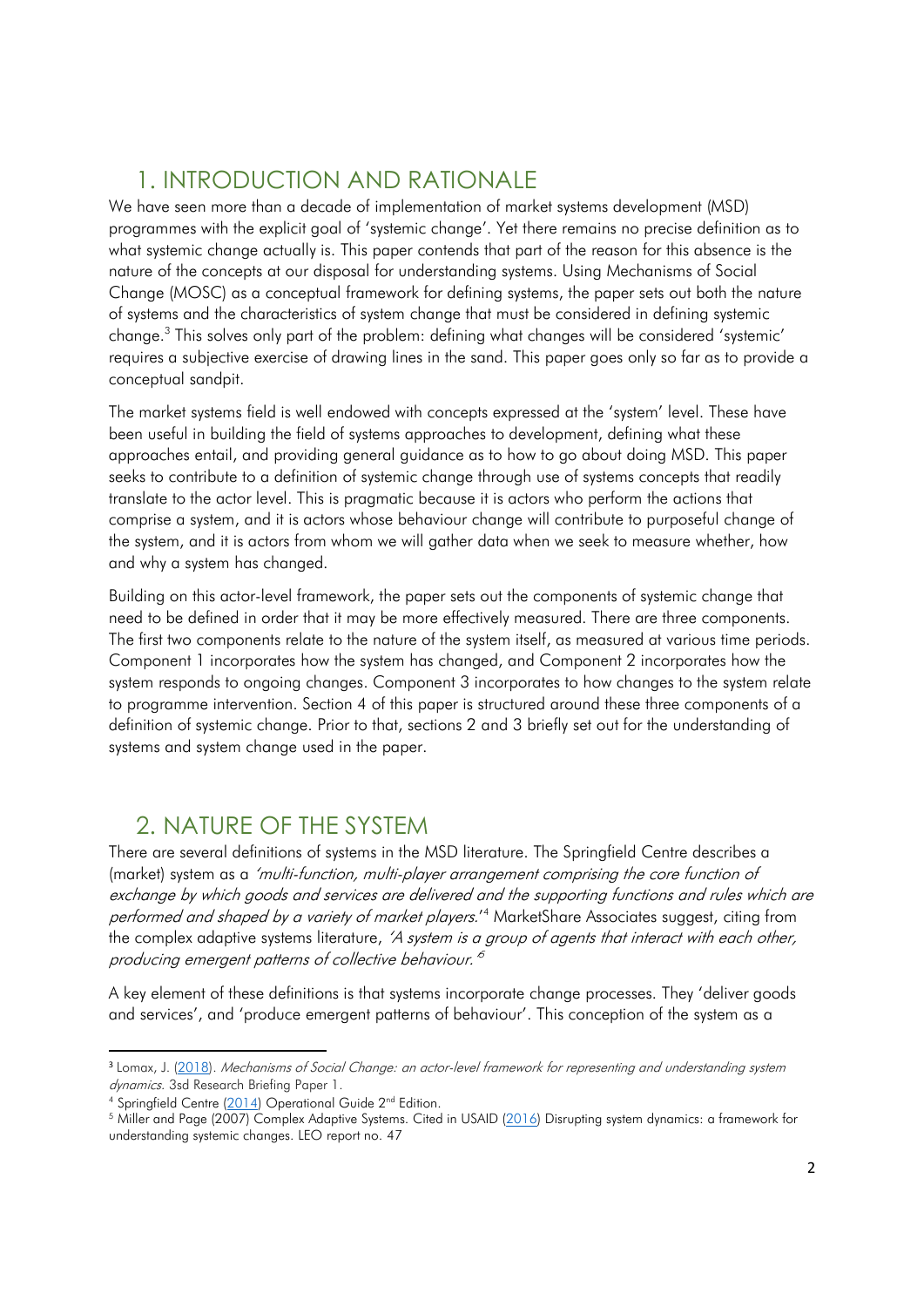process, rather than as a network of actors, will be emphasized here. The system definition set out here does comprise actors, but only because of what they do. Actions come first.

A system may, then, be seen as an aggregation of actions taken by people – whether as individuals, or as part of firms, households or other organisations – or by nature. Actions here are transfers (changing ownership) or transformations of economic resources.<sup>6</sup> Each action is done 'to' a resource: for instance, growing maize, educating people, inoculating cattle, eating food, mining coal, burning firewood, sharing information, paying taxes, punishing criminals, and so on.

For the purpose of this paper a system will be defined as a change process, comprised of a set of actors<sup>7</sup> performing actions that are directly or indirectly connected to one or more specified actions of interest. The system is delimited subjectively through the selection of sets of actions and actors. The starting point is usually one or more 'focal' actions (and actors) in which we seek improvement as an end-goal. The system will be defined to include some or all of those actions deemed to have importance to the focal action, and including the focal action itself. Actions have importance usually because they are linked to the focal action – either producing resources required as inputs for the focal action, or making use of outputs from the focal action. It is often analytically useful to describe sets of actions as 'functions' to encompass the range of actions taken by a specific actor or set of actors. For instance, buying inputs, producing maize and selling maize may be aggregated into the 'maize farming' function performed by farmers.

- **System -** Agaregated functions (a selection of relevant, interrelated functions)
- Function One or more actions performed by a defined set of actors or 'function-actors'
- > Action Aggregated micro-actions into an analytically useful set.
- > Micro-action An act of transfer or transformation of a given resource.

*Figure 1: Levels of aggregation within a system – extract from Lomax (2018)* 

The system can then be represented as a set of interconnected actions, each of which has one or more associated actors. The actors in each function may be disaggregated according to their business model, gender, poverty status, location, or any other feature of relevance.<sup>8</sup> For each actor involved in a given action, there is a pre-action resource state, a pre-action decision, and a post-action resource state.

Take the stylised system represented in Figure 2 below for example. Actors in the maize seed distribution function sell seeds to retailers, who in turn sell them to farmers. Farmers produce maize, which they sell to aggregators, who in turn sell to mills.

 $\overline{\phantom{a}}$ 

<sup>6</sup> Resources are defined as including human, physical, natural, informational or financial resources. See the MOSC framework (Lomax 2018) for more information on these and for a breakdown of types of transfer and transformation, and for more detail on the diagram structure used on p4.

<sup>7</sup> Nature may be included as an 'actor'

<sup>&</sup>lt;sup>8</sup> The disaggregation of functions by types of function-actor should be conducted according to one or both of the interests of those analysing or seeking to improve the system, and the functioning of the system.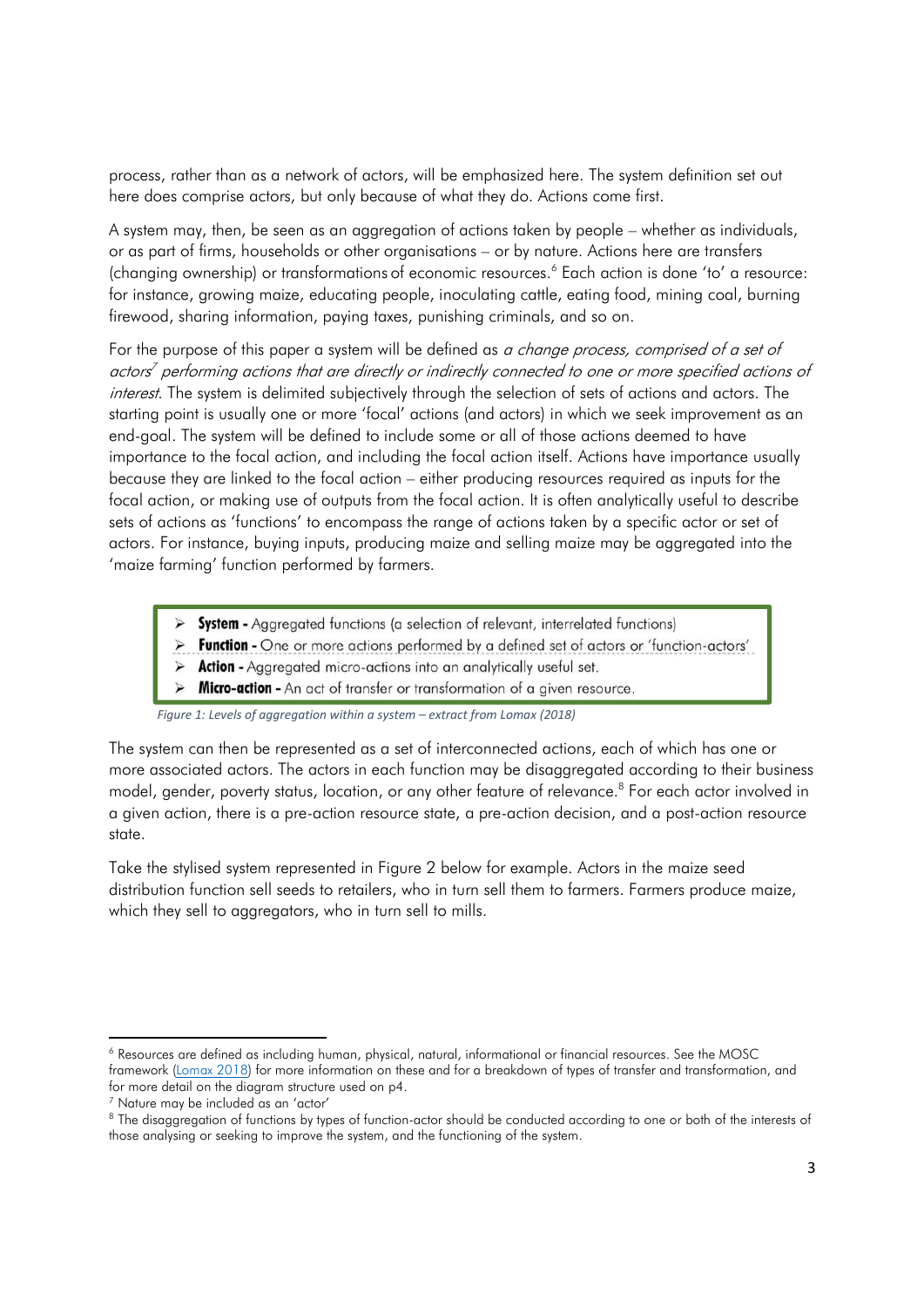

*Figure 2: MOSC system diagram – extract from Lomax (2018). The diagram reads from the bottom to the top.* 

Using this framework, the nature of the system at any point in time (which will be referred to as the 'system state') can be described in consistent, measurable terms. Some of the most important elements are encompassed in the performance of the system and the nature of actors and actions within the system.<sup>9</sup>

Performance measures include:

-

 Resource outcomes of one or more specified action that comprise a function. This is measured in quality, quantity, rate or timing.<sup>10</sup> Performance may refer to specific actor types within a

<sup>9</sup> We may also, in principle, consider the nature of decisions to be a component of systems and therefore also of systemic change. For instance, if there is a perception that greater benefit or fewer losses would be derived from behaviour change, this might be considered proof of systemic change. This is how a change in norms would be manifest in system functions. Analysis of decisions will of course be key to identification of system constraints, but according to the framing presented here a change in perceptions of likely outcomes would not be considered systemic change here unless it actually ends up in behaviour change.

<sup>&</sup>lt;sup>10</sup> See section 4.1 for more discussion on these. Further explanation is available in Lomax (2018).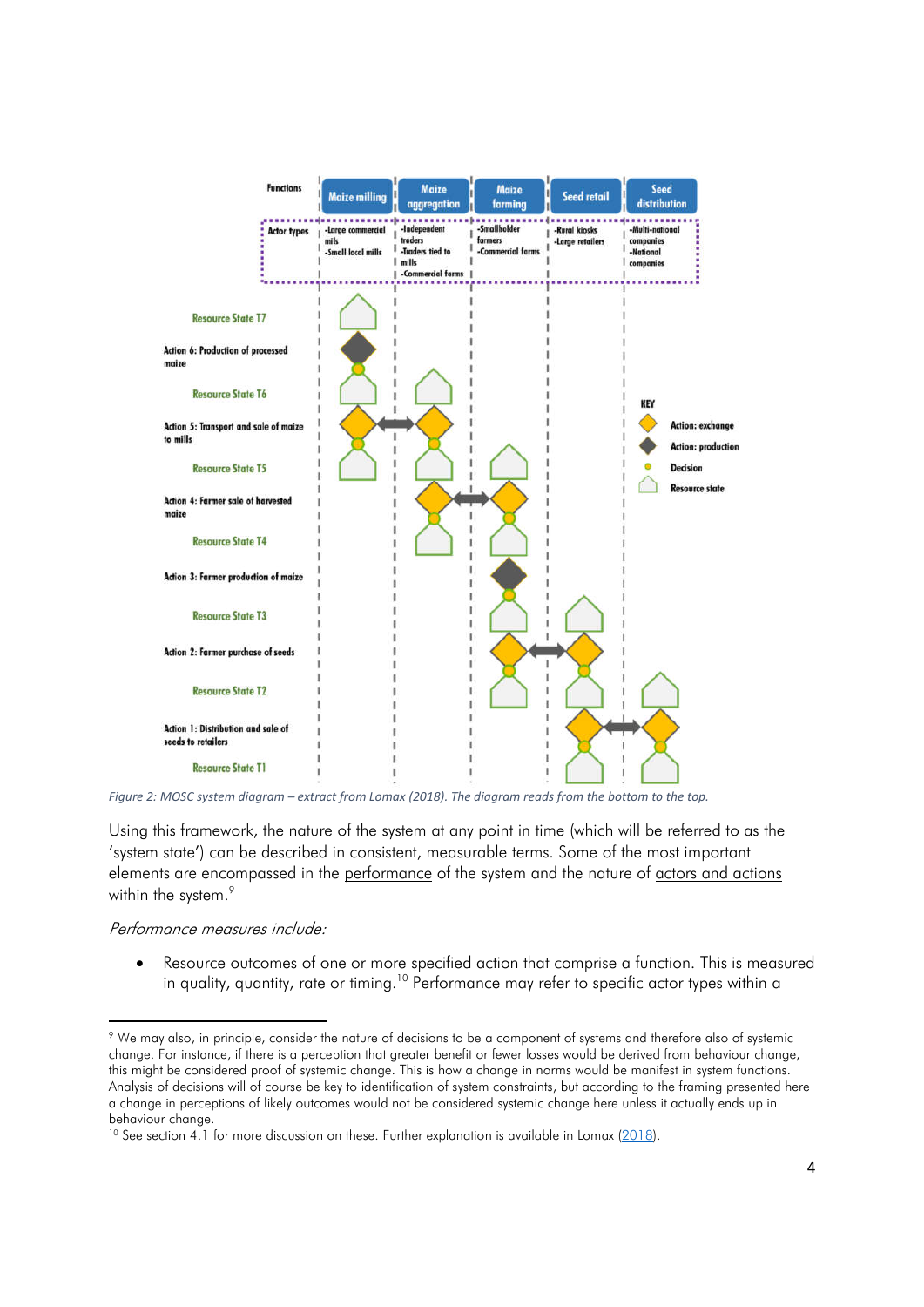function or overall. For exchange actions we may be interested in outcomes for both functionactors.

 Resource inputs for one or more specified actions that comprise a function. This is measured in quality, quantity, rate or timing. And it may be for specific actor types or overall.

#### Composition (actors & actions) includes:

- Function composition: the functions that are present in the system, the functions that we might wish to see as part of the system that are absent, and the actions that comprise these functions.
- Business models: analysis of micro-actions that comprise important actions, alongside analysis of actor types reveals how things are done within the system (i.e. the business models)
- Actor composition: independent of business model, we may be interested in how much of a given action is performed by a particular actor type – for instance how much maize production is done by women.

## 3. NATURE OF CHANGE IN A SYSTEM

The system definition section above has suggested that performance and composition of systems are the key observable elements of system states. This section provides a basic framing, at the actor level, of changes that underlie change in performance and composition of the system.

#### 3.1 CHANGE OF EXISTING FUNCTIONS

When change happens, it will be in whether and how actors perform actions at  $t_1$  relative to  $t_0$ . This is interesting at the system level if it comprises an important alteration in whether and how a function is performed at  $t_1$  relative to to. There are four ways in which actions within a function may change.

- 1. Actors who are part of function start performing function (differently).
- 2. Actors who are part of function stop performing function.
- 3. Actors who are not part of function start performing function (similarly to existing actors).
- 4. Actors who are not part of function start performing function (differently to existing actors).

The first and last of these involve both *whether* and *how* the function has changed. The second and third only involve *whether* behaviour has changed. This is explained further in the following table. Because how actors perform a function relates to 'three whats' (what they do, to what, using what, it is a reflection of inputs as well as process.

| Ways actors change existing functions                                                            | $\Delta$ what they do   | $\Delta$ to what                 | $\Delta$ using what            |
|--------------------------------------------------------------------------------------------------|-------------------------|----------------------------------|--------------------------------|
| Actors who are part of function start performing function (differently).                         | Behaviour change        | Primary resource input<br>change | Other resource input<br>change |
| Actors who are part of function stop performing function.                                        | <b>Behaviour change</b> | n/a                              | n/a                            |
| Actors who are not part of function start performing function<br>(similarly to existing actors). | Behaviour change        | n/a                              | n/a                            |
| Actors who are not part of function start performing function                                    | Behaviour change        | Primary resource input           | Other resource input           |
| (differently to existing actors).                                                                |                         | change                           | change                         |

*Table 1: Types of change to existing functions*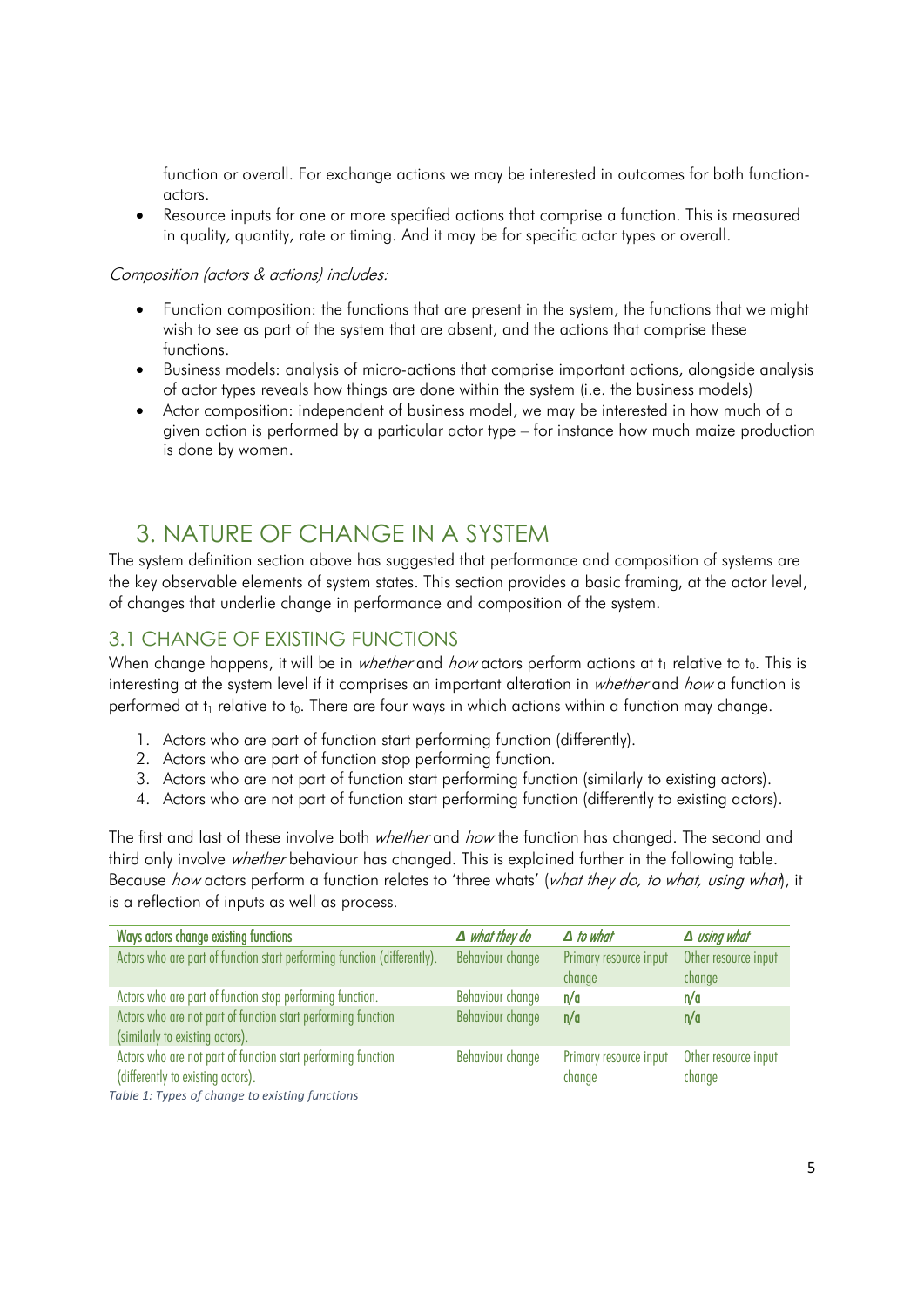The 'primary resource' here is the resource or resources being transferred or transformed. 'Other resources' are those used in that process. A change in how a function is performed can involve one or more of these. For instance, change in the 'production of maize' function might involve using different seeds (primary), using different fertilizer (other) and/or doing something different with how seeds are planted (behaviour change).

Sometimes using a different input will necessarily imply a change of behaviour by the same actor. If I start using a tractor instead of an ox, this affects 'what I do' as well as 'using what' for two reasons. The act of ploughing is materially different with a tractor, and the action of sourcing a tractor is also a required prior behaviour change in the exchange function preceding ploughing.

Importantly, sometimes change in a function can occur without any change in behaviour within that function. If the brand of seeds a farmer buys this season have improved and have better germination rates than the same brand's batch of last season, performance may improve without the farmer having done anything meaningfully different.

#### 3.2 EMERGENCE OF NEW FUNCTIONS

System change may be more than just function change, however, and may also include new functions that emerge as part of the system. For example, there may be a lack of co-ordination between fruit producers and fruit processors leading to market gluts and insufficient supply. Once this is identified, a new production co-ordination function may emerge as actors within or outside the system take on this role.

In practice, whether a function is considered to be 'new' is likely to be subjective. Most actions will be being done at some level within a system, and defining whether such actions performed infrequently or inadequately comprise a meaningful function will be a matter for the analysts involved. Often the definition of a 'new' function corresponds to new or specialised actors beginning to perform that function, and doing so with a different business model. While this is reasonable, care should be taken not to overlook existing actors performing that function, especially those doing so informally.

As illustrated in the table below, new functions emerge by definition only if actors who are not part of the function start performing that function. This will likely entail a change to what they do as well as to primary and other inputs.

| $\Delta$ what they do | $\Delta$ to what | $\Delta$ using what                         |
|-----------------------|------------------|---------------------------------------------|
| Behaviour chanae      |                  |                                             |
|                       | change           | chanae                                      |
|                       |                  | Primary resource input Other resource input |

*Table 2: Types of change in emergent functions*

System changes – whether emergence of new functions or change of existing functions – are driven by what we will refer to as 'change resources'. These are a specific type of resource that drives change in a system: they may be new or different primary or other input resources, or resources that drive behaviour change. The latter will often be in the form of information – for instance driving expectations about outcomes from a particular behaviour change. The production and exchange of change resources may be represented as a system in a similar manner to that described in Section 2. Such a system, where a development programme's change resources were the focus, would be similar in content and purpose to a results chain or theory of change.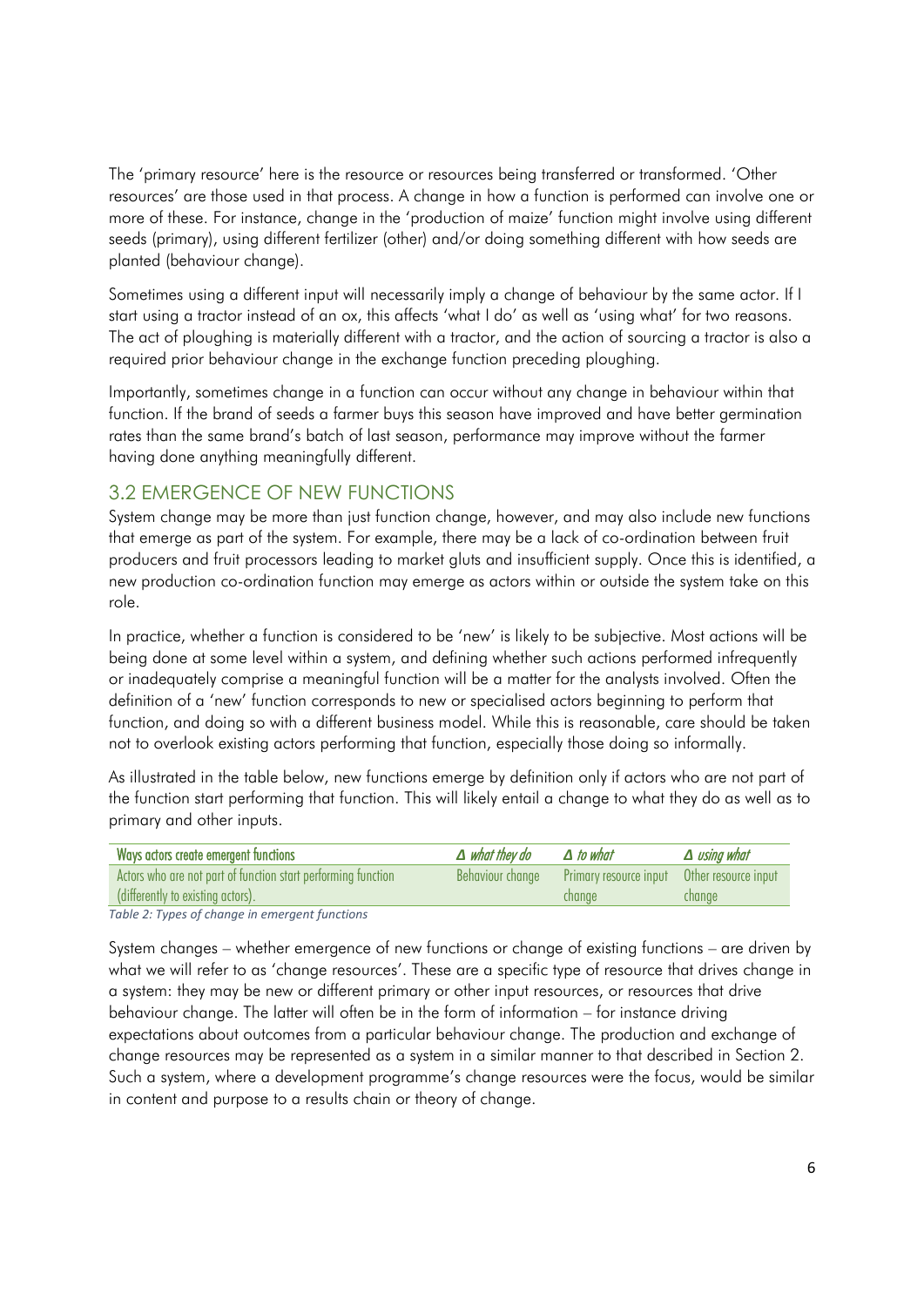## 4. COMPONENTS OF A DEFINITION OF SYSTEMIC CHANGE

Building on this conception of system states and system change, this section sets out three components we may wish to consider in any measurable definition of systemic change. This section will build on a basic model of two system states: a baseline pre-intervention system state (A) and a 'vision' system state  $(\beta)$  of how we want the system to be in the future. It will also consider the nature of the system change that gets us from  $A$  to  $B$ .

The three components that are outlined here are: (1) the manifest changes in system state at  $B$  relative to A; (2) the ability of those manifest changes to last; and (3) the connections between those changes and the intervention. Together these changes reflect central aspects of the aim of systemic change programmes to 'bring about lasting and large scale change', which points to the twin goals of sustainability and scale of impact.<sup>11</sup> Broadly speaking, Component 1 is more related to scale and Components 2 and 3 more related to sustainability.

#### 4.1 COMPONENT 1: CHANGE IN SYSTEM STATE

Component 1 of a definition of systemic change is a straightforward change in system state measures between  $A$  and  $B$ . That is to say, the change in performance of functions (measured in change in quality, quantity, rate or timing of resource states), or in composition of functions (measured in change of the characteristics of actors and actions).

The performance of a function can be broken down into the various resource states that intercede the actions comprising that function. For an example, we may refer back to the simple maize system presented in the diagram earlier. If we wanted to analyse the performance of the maize farming

function from that system (see Figure 3) we would be interested in maize farmers' resource states at T2, T3, T4 and T5. For each of these resource states that have prior actions of interest [T3, T4, T5] we are interested in benefits derived as outputs from those prior actions. For each resource state that has subsequent actions of interest [T2, T3, T4] we are interested in resource input constraints to those subsequent actions.

Input constraints and output benefits are measured in the same way. Both may be measured in terms of one or more of quality, quantity, rate or timing of a given resource. Rate is equivalent to price in exchange transfers, and yield or productivity in transformations.

Changes in system performance can be positive or negative. A development

 $\overline{a}$ 



*Figure 3: The maize farming function from Figure 2* 

<sup>&</sup>lt;sup>11</sup> Springfield Centre (2014) Operational Guide 2<sup>nd</sup> Edition.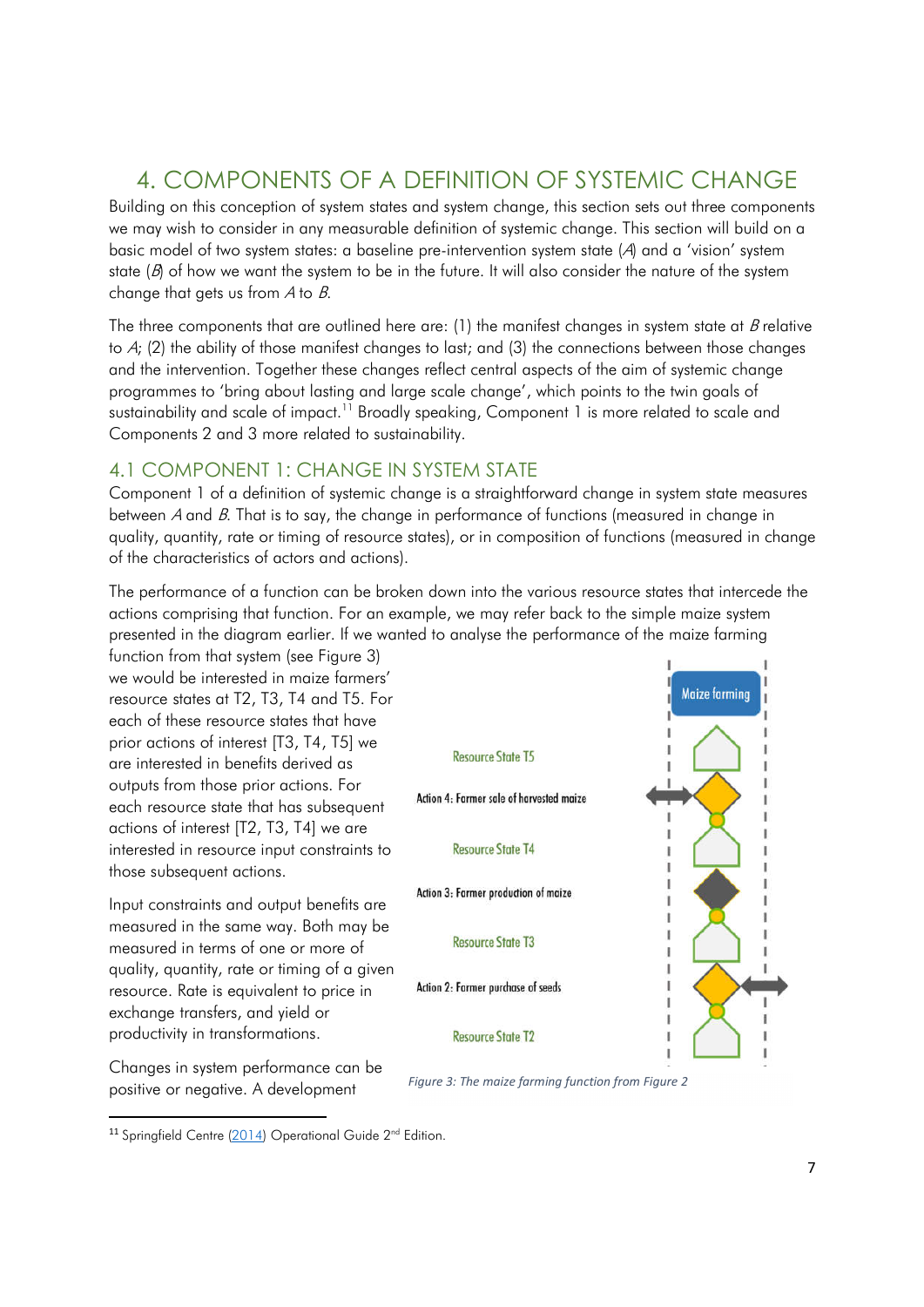programme will anticipate having largely positive influence on performance measures in the functions it is targeting, except with respect to functions we wish to reduce (for instance, destruction of crops by disease, malarial infection, and so on).

As well as in measures of performance, changes in system state will be reflected in observed system composition, which includes the nature of actions and who it is that performs them. For instance, in Action 3 in our example this could include change in the number or proportion of maize producers who consistently space their seeds when planting, or in the number or proportion of maize producers who are female. For Action 4 it could include a change in the proportion of harvested maize that is sold, or a change in the number of farmers who sell directly to exporters.<sup>12</sup>

For the purpose of MSD practice, it is likely not to be necessary or desirable (or indeed feasible) to comprehensively measure or describe all elements of the system. Rather, the focus should be on those areas where there is underperformance or otherwise a desire to deliver change. Where the intended vision system state B differs from present system state A, it would be useful to measure the relevant indicators at baseline and as they change through time.

#### 4.2 COMPONENT 2: ADAPTATIVE CAPACITY AND RESILIENCE

The second component of a definition of systemic change incorporates two specific properties of system states that are related to system change. The *adaptive capacity* and *resilience* of a system determine the propensity of that system to change over time.

Resilience in this paper will generally refer to the ability to avoid reduction or loss, while adaptative capacity will refer to the ability to take action to improve or change. Both resilience and adaptation may be defined in terms of actions or in terms of resources.<sup>13</sup> More details and examples are provided in Table 3 below.

MSD practitioners may be interested in adaptive capacity and resilience of the baseline system state A, and may particularly consider how these properties of system state A relate to changes introduced through intervention. For the definition of systemic change, however, it is the adaptive capacity and resilience of the post-intervention system state  $B$  that is most important. A definition of systemic change may seek to specify, for instance, that the system left in place post-intervention should be resilient to shocks, or should be able to continue to adapt to overcome emerging threats, or take advantage of emerging opportunities.

But how will we know if this is the case? How can we measure whether a system is resilient or has adaptive capacity? In principle this can be seen as an extension of measurement principles of Component 1: resilience and adaptive capacity are properties of system states, and may be defined and measured as such. But there are additional challenges that must be faced. First, we may have to look at functions and actions external to the delimited system that we are trying to change. We need to understand resilience and adaptive capacity to something, and this will often be many and various external influences. Second, we are interested not only in those factors that have influenced the system to date, but also those that will do so in the future. This entails understanding how changes within the

-

<sup>&</sup>lt;sup>12</sup> It is useful to distinguish between *changed behaviours* that may be specified in the vision state and *transformative* behaviour changes that shift the system towards that vision state.

<sup>&</sup>lt;sup>13</sup> These are obviously intertwined: actions determine resource states which determine actions, and so on. This is particularly the case for adaptation which always entails behaviour change.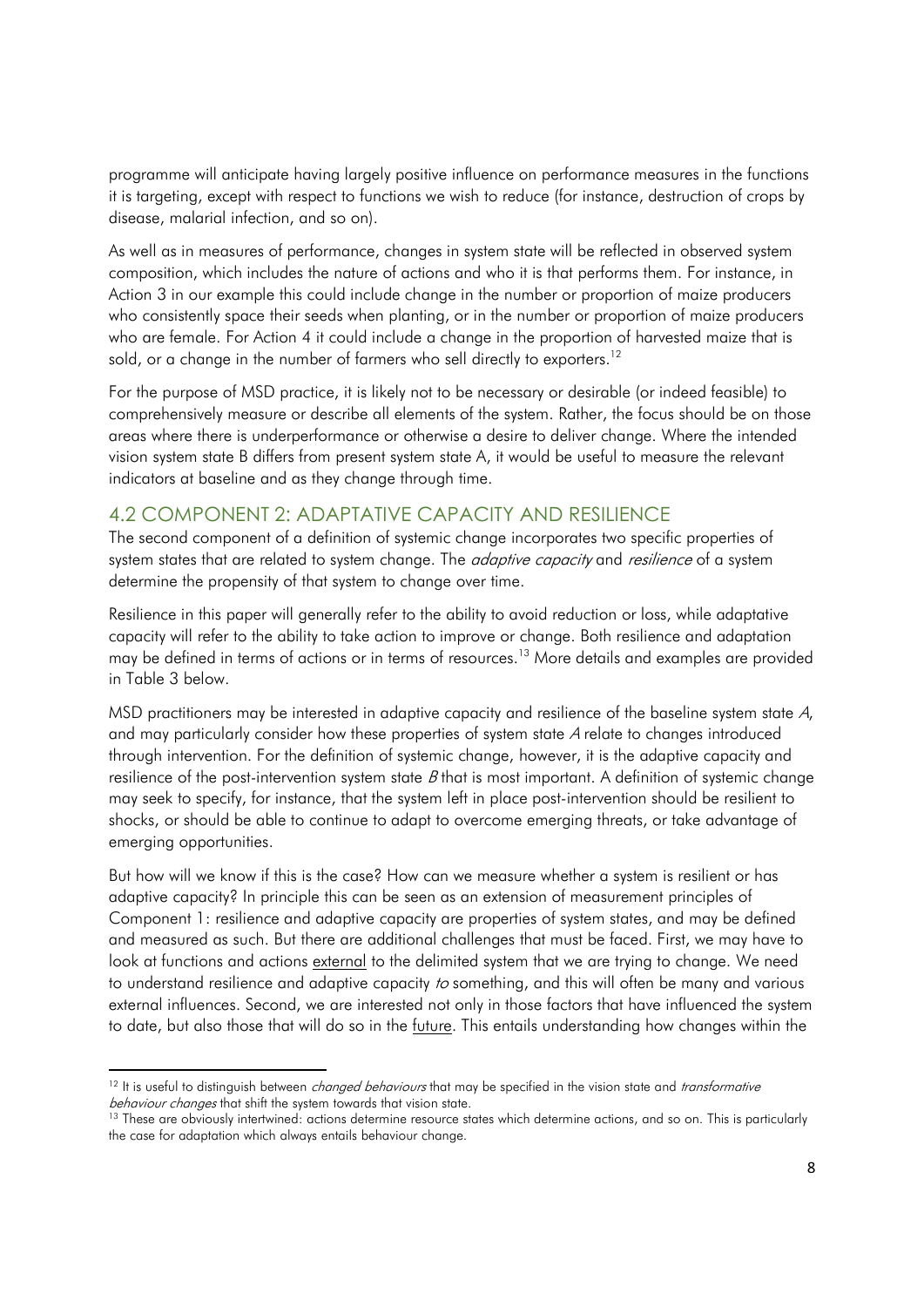system will affect how it is influenced, and also how changes in external influences will affect how they influence the system. Third, many of the functions and actions whose influence we must understand will not have occurred in the system in the time elapsed between system state  $A$  and system state  $B$ , so we will have no direct way of measuring changes in these aspects of system performance.

|                        | Property of the system, function or actor <sup>14 15</sup>                                                                                | Examples from training and crop protection                                                                                                                                                                                                                           |
|------------------------|-------------------------------------------------------------------------------------------------------------------------------------------|----------------------------------------------------------------------------------------------------------------------------------------------------------------------------------------------------------------------------------------------------------------------|
| <b>RESILIENCE</b>      | <b>Actions</b> are in place that avoid loss or<br>deterioration of input resources                                                        | As information delivered through training is forgotten, refresher training is<br>delivered.<br>Actions are taken to protect crops from disease                                                                                                                       |
|                        | Resources are in place to maintain<br>existing levels of action                                                                           | As trainers retire, move career, etc., there are new actors who can take their place.<br>If crops are lost to disease, the actor maintains consumption levels.                                                                                                       |
| ADAPTATIVE<br>CAPACITY | Actions are in place that can attain more<br>or new input resources                                                                       | As new training information (for instance about agricultural practice) becomes<br>available, the training content is updated.<br>As crop protection products become ineffective, new products are developed.                                                         |
|                        | <b>Resources</b> are in place to allow actors to<br>perform actions differently, or performs<br>new actions, or stops performing actions. | As the number of people in the system needing training increases, the training<br>function has capacity to meet this demand.<br>If new crop diseases emerge, agricultural input importers have connections to<br>producers of required new crop protection products. |

*Table 3: Resilience and adaptive capacity – detail and examples* 

-

As a result, practical application of this second component to definition and measurement will not be straightforward. Understanding the many and various actors and actions within a defined system and how these change over time is already a challenge. It is harder still to go beyond that to understand what other important factors will impact the system in the future, and to estimate the likely extent of any impact.

And yet this is a key question for the strategy of MSD programmes, and fundamental to sustainability of impact, and it is necessary to address these difficult questions. It is not an abstract issue confined to definitions and measurement. There are several concrete steps that may be undertaken that will support the strategy of system change as well as aiding progress towards measurement.

The first is to delimit secondary systems that relate to the primary system we are trying to change:

- The *resilience system* that relates to selected actions in the existing or future system focusing on actions that there is reason to think will not last, and on destructive functions that may impact significantly on system performance but have not been included in the primary system.
- The *adaptation system* that relates to important actions in the existing or future system  $$ focusing on actions that will need to change to support resilience or to take advantage of new opportunities. Adaptation systems focus largely on the production and exchange of *change* resources.

<sup>&</sup>lt;sup>14</sup> These properties of the system may be disaggregated down to the actor level in the same manner described in Section 2 above.

<sup>&</sup>lt;sup>15</sup> The definitions provided here are rather generic in order to accommodate system, function and actor resilience and adaptation. It would be instructive to produce specific and separate definitions for each, but such detail is beyond the scope of this paper. For instance, adaptation at the actor level (unemployed people entering training to become agricultural practice training) contributes to resilience at the function level (sufficient trainers are in place)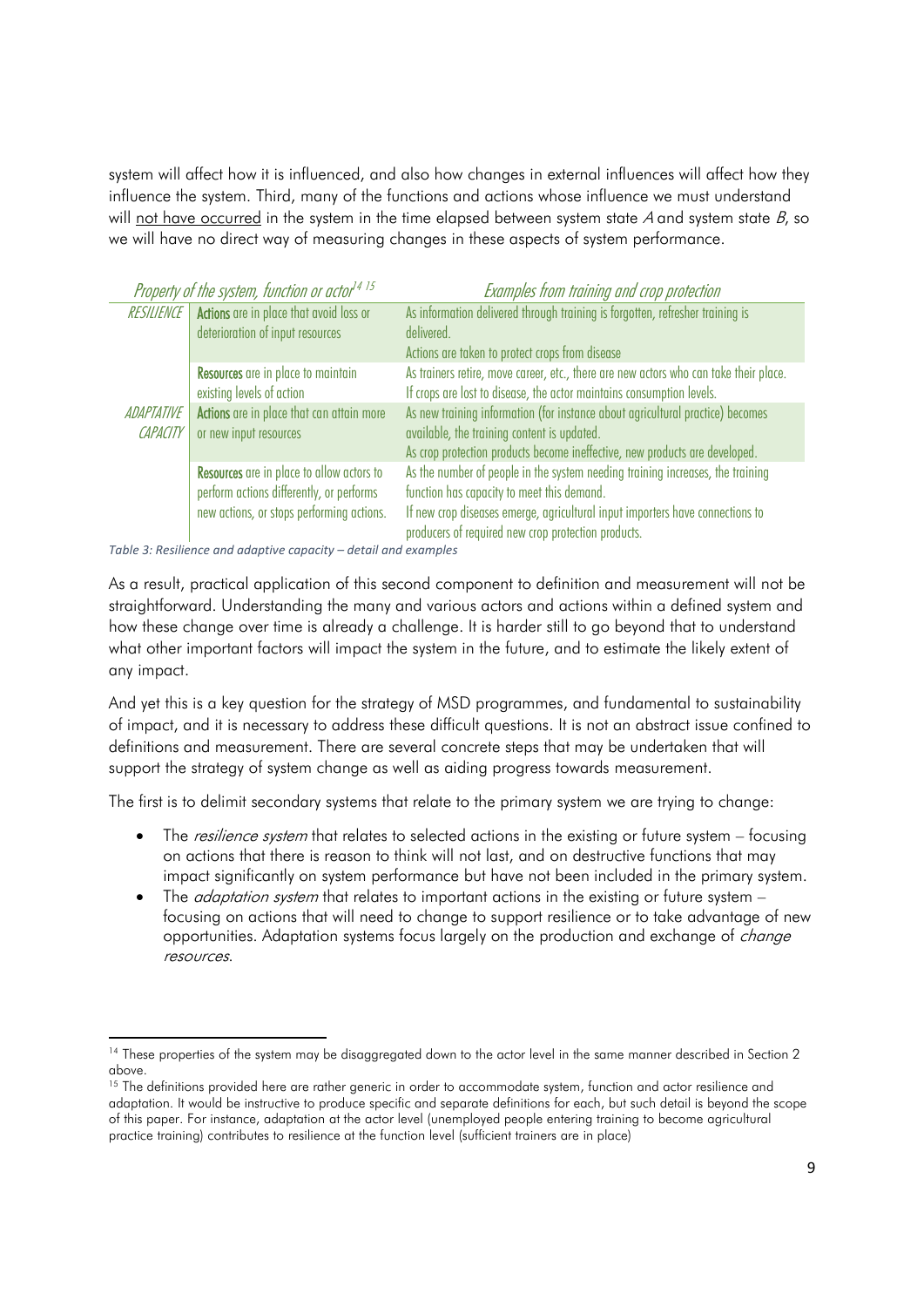Just as the primary system cannot include all actions and functions, the same is true of these secondary systems. We will only examine the resilience and adaptation systems that we define subjectively ourselves.

The second step is to estimate the performance and composition of these systems at the vision state. This may be done through analysis of performance of these systems at baseline and during system transition, combined with a theory-based approach to understanding how they will change.

Any definition of systemic change should, then, incorporate a specified set of actions and functions that determine resilience, and a set of actions and functions that determine adaptive capacity. Any attempt to measure these is likely to be partial and illustrative; it is more important that these are taken seriously for intervention strategy.

#### 4.3 COMPONENT 3: CONNECTION TO THE INTERVENTION

The third component of a definition of systemic change is how that change came to be effected, especially with relation to development programme efforts to engender change. This may be an important component of a definition because we are likely to want to know if it was our interventions that caused these changes. And we will want to know whether the changes will last once we stop our interventions.

There are two broad parameters for the connection between change and programme intervention. First is the connection with programme *action*, and second is connection with programme *logic*. The basic principle is that programmes can stimulate change in behaviour of actors within the system, which in turn may stimulate further change on the part of other actors. These changes may be in line with those anticipated by the programme, but other changes are also likely to emerge, some of which may be positive and some negative. Likewise, changes in the system may occur that are in line with programme logic but completely unrelated to programme intervention. If, with regard to any particular change, we might have a language to express important types of connection with programme logic and programme intervention, this will provide a framework for analysing systemic change and the role of a programme in inducing that change.

Table 4 below categorises behaviour changes according to links to intervention. Eight relevant categories are proposed, based on four different types of connection to intervention resources, and three different types of connection to intervention logic.

The four types of connection to programme intervention are **performed, induced, reaction,** and unrelated. The first and last of these are quite straightforward. In the first case (performed) the changed behaviour is performed by the programme itself or by contracted agents of the programme.<sup>16</sup> In the last case (unrelated) the changed behaviour came about for reasons unconnected to the programme.

The other two categories are less easily distinguished. **Induced** refers to behaviour change realised due to changes in capacity provided by the programme, information incentives received from the programme, or actual incentives provided by the programme. Behaviour change in reaction refers to situations where no resources have been received from the programme, and changes in incentives

-

<sup>&</sup>lt;sup>16</sup> It is interesting to consider where the programme ends and the system begins. One possible definition is where all costs of an action are born by the programme, it is in effect the programme outsourcing action and so directly performing that action.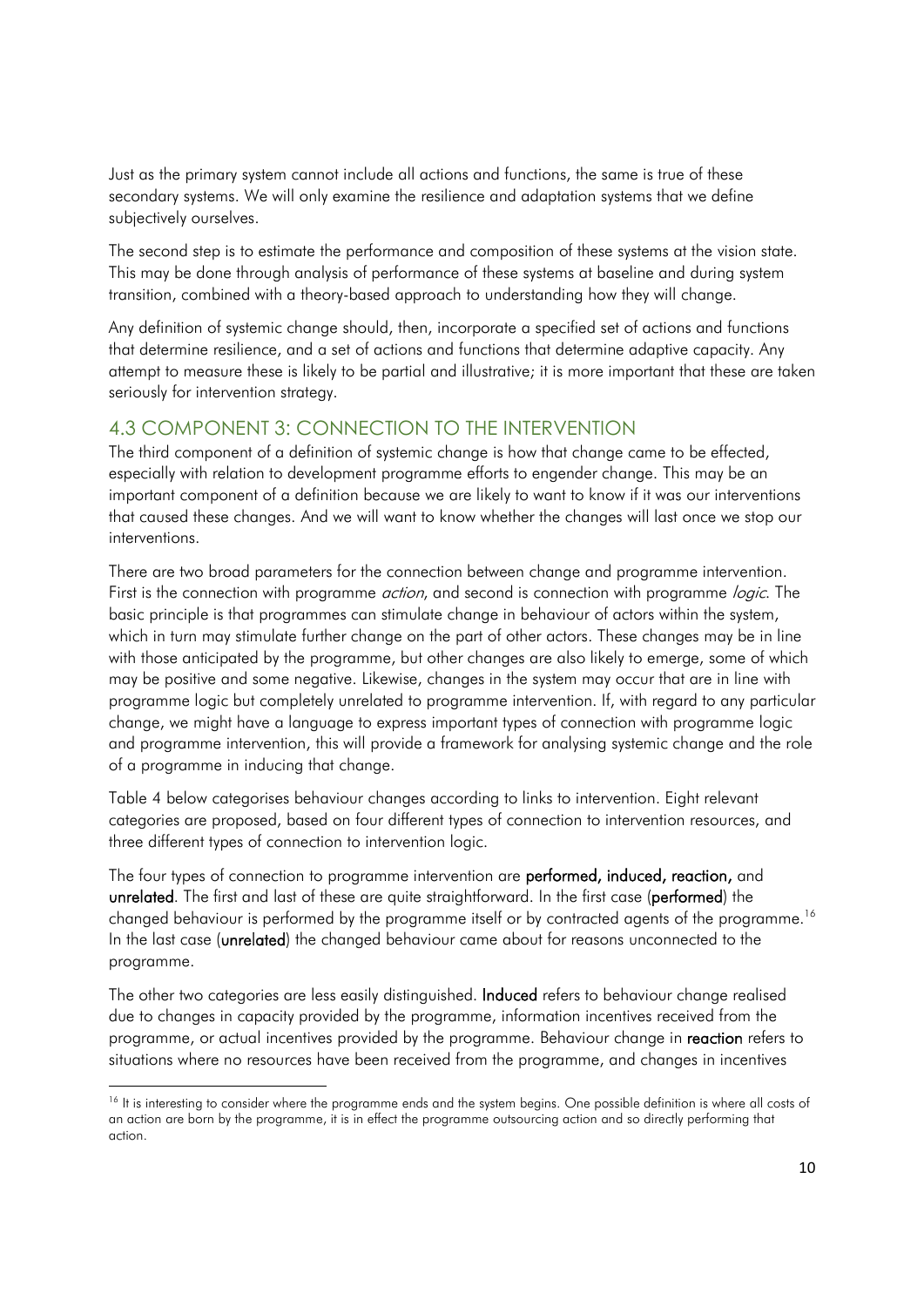that drive the behaviour change in question are *structural changes* – that is new opportunities or threats in the actor's operating environment that are indirectly linked to the programme. For behaviour change to be considered a reaction there needs to be at least two 'degrees of separation' from the programme.<sup>1718</sup>

| Relationship of change with programme action |                                                                                                                                                                                                                       | Relationship of change with programme logic    |                                         |                                                                                |                                                                                |
|----------------------------------------------|-----------------------------------------------------------------------------------------------------------------------------------------------------------------------------------------------------------------------|------------------------------------------------|-----------------------------------------|--------------------------------------------------------------------------------|--------------------------------------------------------------------------------|
| <b>Type</b>                                  | Description                                                                                                                                                                                                           | Degrees of<br>separation from<br>the programme | <b>Follows</b><br>intervention<br>logic | Does not follow<br>intervention logic<br>(within system)                       | Does not follow<br>intervention logic<br>(outside system)                      |
| Performed by<br>programme                    | Action performed by the programme [no<br>behaviour change]                                                                                                                                                            | O degrees                                      | Performed<br>intended                   | $N/A$ - illogical<br>actions by<br>programme.                                  | $N/A - \text{very unlikely.}$                                                  |
| Induced by<br>programme<br>actions           | Actor changes behaviour because of resources<br>(i.e. capacity, 'informational incentives', or<br>programme-provided incentives) provided to<br>that actor directly or indirectly, due to actions<br>of the programme | l or more<br>degrees                           | Induced<br>intended                     | Induced unintended                                                             | Induced outside                                                                |
| <b>Reaction to</b><br>programme<br>actions   | Actor changes behaviour because of structural<br>incentive changes that follow indirectly from<br>programme action                                                                                                    | 2 or more<br>degrees                           | Reaction<br>intended                    | Reaction unintended                                                            | Reaction outside                                                               |
| <b>Unrelated</b> to<br>programme<br>actions  | Actor changes behaviour for reasons<br>unrelated to the programme [definition of<br>'unrelated' in terms of degrees TBC]                                                                                              | <b>Unrelated to</b><br>programme               | Unrelated,<br>relevant                  | $N/A -$ this is all other<br>behaviour change<br>that impacts on the<br>system | $N/A$ - this is all other<br>behaviour change by<br>any actor in any<br>system |

*Table 4: Relationships between change and programme intervention* 

-

Changes to the system may be in line with the logic of the intervention – and are for the most part intended changes. It is also important to consider *unintended* changes to the system, positive or negative, that result from the programme's actions. Finally, the programme may cause behaviour changes beyond the system of interest, which may nevertheless be important.

For the purpose of definition of systemic change, the main consideration is deliberate changes in the system, and unrelated changes to that system. We will want to know which of the 'Component 1' changes in the system happened as a result of the intervention. One approach would be to define

<sup>&</sup>lt;sup>17</sup> The 'six degrees of separation' idea first expressed by a character of Karinthy is a useful analogy for connections of any behaviour change to the instigating causal action by a development programme. For Karinthy, it was merely the act of being acquainted with another individual that formed each link in the chain. Here, three actions - provision of resources, informational incentives, or direct incentives - provide the links in the causal chain between actors in shaping behaviour change. These are the actions that 'induce' change as outlined above.

<sup>&</sup>lt;sup>18</sup> It will not always be straightforward to differentiate between 'induced' and 'reaction' behaviour changes. If the programme persuades partners to adopt a new business model through provision of information about possible benefits, that is induced (1 degree). If their competitors copy the business model because of information about possible benefits attained indirectly, from programme partners, that is induced (2 degrees). If the competitors copy the same business model, but are motivated instead by fear of a loss of profitability, this would include both a 'reaction' (2 degrees) motivation and also 'induced' (2 degrees) behaviour change because of the indirect information about the business model that came originally from the programme. If those same fearful competitors adopted a different, new business model, motivated by the threat of loss of business this would be reaction (3 degrees).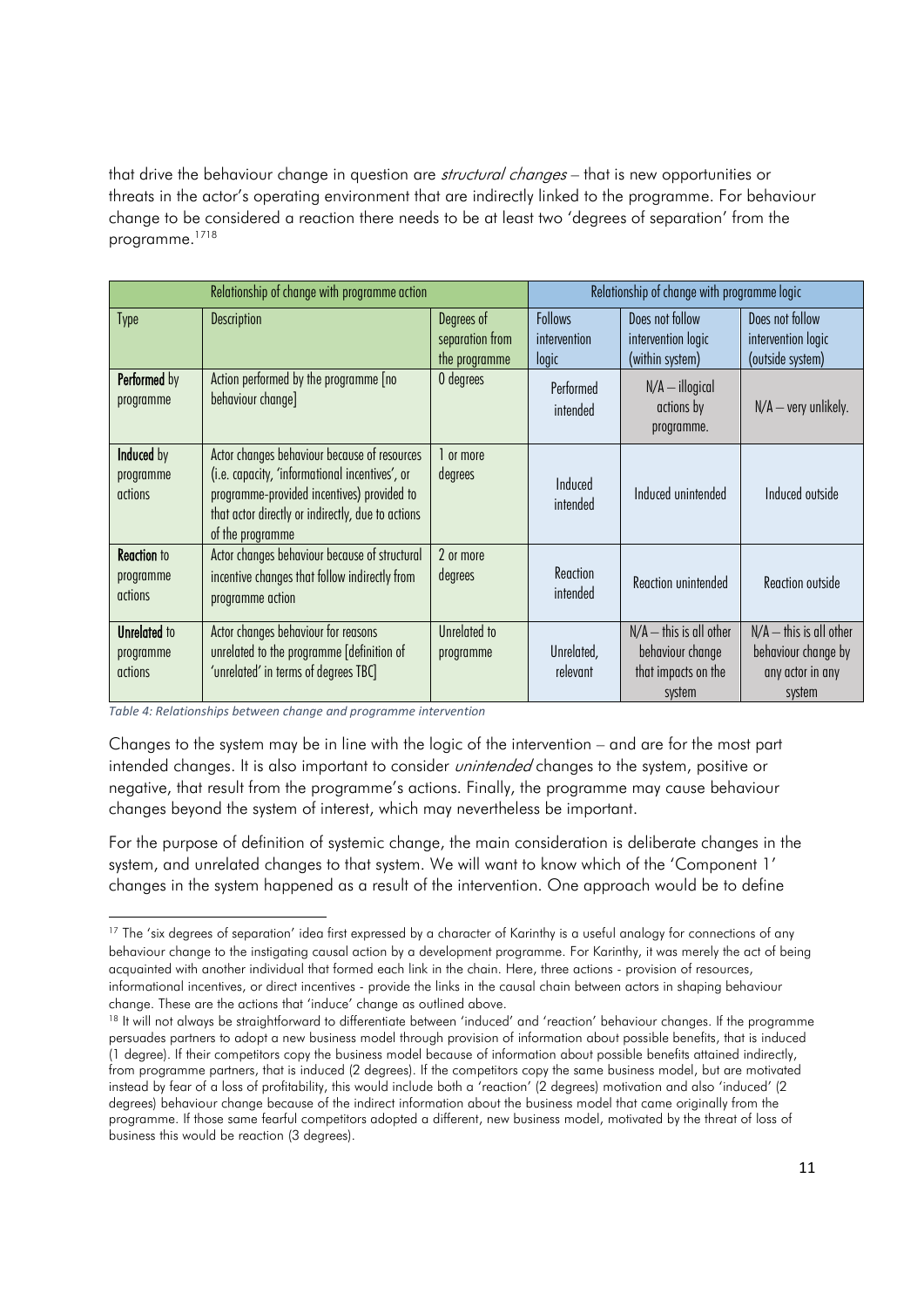sub-groups in each function according to the nature of the connection of those actors to the intervention, based on the typology set out above.

There are also implications beyond the attribution question. If important behaviour changes that will need to be maintained in the vision system state are performed by the programme, or are otherwise reliant on programme-provided resources, this is likely to have implications for sustainability. It will also be more challenging for many interventions to reach scale without the 'reaction' changes that do not rely on programme-provided resources.

## 5. CONCLUSION

<u>.</u>

This paper has sought to contribute to efforts to measure the impact of market systems development programming through setting out the components of a detailed definition of systemic change: the nature of the system change; the nature of how the system responds to change; and the relationship between change and external intervention. Because the underpinning MOSC framework sets out explicitly the connections between the actor level and the system level, it is hoped that this will improve the ability of those implementing system change programmes to better define, articulate and measure the 'systemic' aspects of their impact. Further, specificity as to the composition of a definition may add substance to debates as to what is different about systemic change programming, and support learning efforts between such programmes as to what works in what contexts.

While this paper doesn't seek to go so far as to define systemic change, it is possible, using the components specified, to set out what any definition would look like:

- First, there ought to be some measurable change in the performance and/or composition of one or more of the functions that comprise a system. A definition may articulate some minimum proportion or absolute amount of change to specify that 'systemic change' is nontrivial, and perhaps also a number of functions in which we ought to see change.<sup>19</sup> A definition for application to MSD programming might also specify that positive change should occur in functions performed by poor or disadvantaged groups.
- Second, important actions in a 'systemically changed' system ought themselves to have supporting systems in place that ensure they are resilient and adaptive to important sources of ongoing change. This should include resilience to cessation of the intervention, but beyond that these may be most readily defined in application to a given context. For a general definition more work is needed in this area. For instance, it would be useful to articulate what constitutes an 'important' action or ongoing source of change.
- Third, the changes introduced to the system and measured in Component 1 ought not to be performed by the programme and should to be attributable to the programme's intervention.<sup>20</sup> Further work is needed to be able to articulate what criteria and methods should be used in establishing attribution.

<sup>&</sup>lt;sup>19</sup> This paper has also assumed that functions and actions to be included in systems are selected subjectively. Proscriptive definitions of systemic change may need to set out criteria as to what would justify this selection.

<sup>&</sup>lt;sup>20</sup> In principle this is not necessary to say that a system has 'changed systemically'. However, in practice most of those interested in defining whether or not change is systemic are those involved in funding or implementing interventions to achieve this.